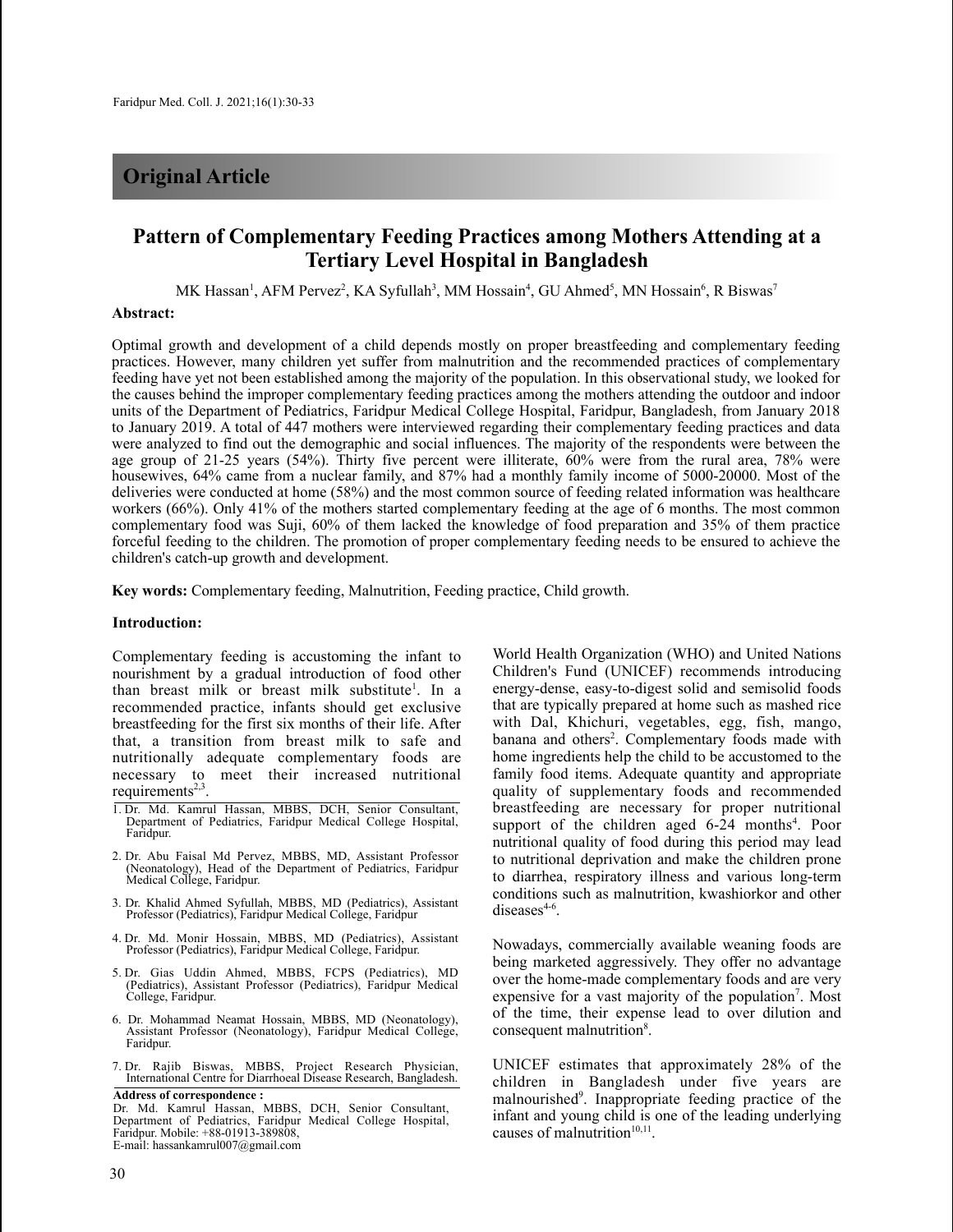The complementary feeding process shows cultural variation. In India and Bangladesh, many families introduce semisolid food and are associated with a religious ceremony known as "ANNA PRASHANA" held around six months of age<sup>12</sup>. Nationally, Bangladesh Breastfeeding Foundation (BBF) and UNICEF have been supporting the Baby-Friendly Hospital Initiative (BFHI) to improve infants and young child feeding practices<sup>11</sup>. Moreover, different national plans, policies and activities have been taken to ensure proper breastfeeding and complementary feeding practices. Nevertheless, various surveys report that the recommended practice of childhood feeding is not yet achieved for most of the population<sup>11,13</sup>.

In this study, we analyzed the present status of complementary feeding by assessing the community's complementary feeding practices, exploring the foods being used for complementary feeding and determining the factors behind improper complementary feeding.

## **Materials and Methods:**

This observational study was conducted at the Department of Pediatrics of Faridpur Medical College Hospital, Bangladesh, from January 2018 to January 2019.

Mothers who came to the outdoor and indoor unit of the Department of Pediatrics, Faridpur Medical College Hospital to treat their children aged from six months to 2 years were interviewed through a pre-tested structured questionnaire. Written informed consent were taken from the mother of the participants prior to interview. The questionnaire contained questions related to the starting time of the complementary feeding, number of meals per day, problems regarding complementary food preparation and factors behind improper complementary feeding.

Data were analyzed using GraphPad Prism version 8.4.0 for Mac (GraphPad Software, San Diego, California, USA). Qualitative data were described in the form of the number of cases and percentages.

## **Results:**

A total of 447 mothers were included in the study. Most of them (54%) were in the age group of 21-25 years. More than one-third of them (35 %) were illiterate, and 60% were from rural areas. Seventy eight percent of the participants were housewives and 64% of them lived in a nuclear family. The majority of the participants (47%) had a monthly family income of 5000-10000 Taka (Table I).

|  |  | <b>Table I:</b> Demography characteristics of the mothers |  |  |
|--|--|-----------------------------------------------------------|--|--|
|--|--|-----------------------------------------------------------|--|--|

| <b>Variables</b>             | <b>Number</b> | Percentage |
|------------------------------|---------------|------------|
| Age (years)                  |               |            |
| < 18                         | 22            | 4.9        |
| 18-20                        | 55            | 12.3       |
| $21 - 25$                    | 243           | 54.4       |
| 26-30                        | 88            | 19.7       |
| 31-35                        | 31<br>8       | 6.9        |
| >35                          |               | 1.8        |
| <b>Educational status</b>    |               |            |
| Illiterate                   | 156           | 34.9       |
| Class V or less              | 223           | 49.9       |
| Class VI-IX                  | 58            | 13.0       |
| Class X or more              | 10            | 2.2        |
| <b>Residence</b>             |               |            |
| Rural                        | 267           | 59.7       |
| Urban                        | 180           | 40.3       |
| <b>Occupation</b>            |               |            |
| Housewife                    | 347           | 77.6       |
| Others                       | 100           | 22.4       |
| <b>Types of family</b>       |               |            |
| Nuclear                      | 288           | 64.4       |
| Joint                        | 151           | 33.8       |
| Expanded family              | 8             | 1.8        |
| <b>Monthly family income</b> |               |            |
| <5000 Tk.                    | 8             | 1.8        |
| 5000-10000 Tk.               | 208           | 46.5       |
| 11000-20000 Tk.              | 179           | 40.0       |
| 21000-30000 Tk.              | 32            | 7.2        |
| >30000 Tk.                   | 20            | 4.5        |

#### **Table II:** Distribution of child by age and sex

| <b>Variables</b> | <b>Number</b> | <b>Frequency</b> |
|------------------|---------------|------------------|
| Age (months)     |               |                  |
| $6 - 12$         | 288           | 64.4             |
| $13 - 24$        | 159           | 35.6             |
| Sex              |               |                  |
| Male             | 221           | 49.4             |
| Female           | 226           | 50.6             |
|                  |               |                  |

Table III shows that more than half (58%) of the babies were delivered at home. On the other hand, most of the (66%) mothers got feeding information from the health workers.

Regarding the complementary feeding, 28% of them lacked proper knowledge of complementary feeding, more than half (54%) lacked knowledge of preparation of complementary feed, and 20% of them did not maintain proper hygiene during the food preparation. Thirty nine percent of them used family food as complementary feeding and 82% continued breastfeeding during complementary feeding. Among them, 31% feeds more than four times a day and 35% feeds forcefully to the child (Table IV).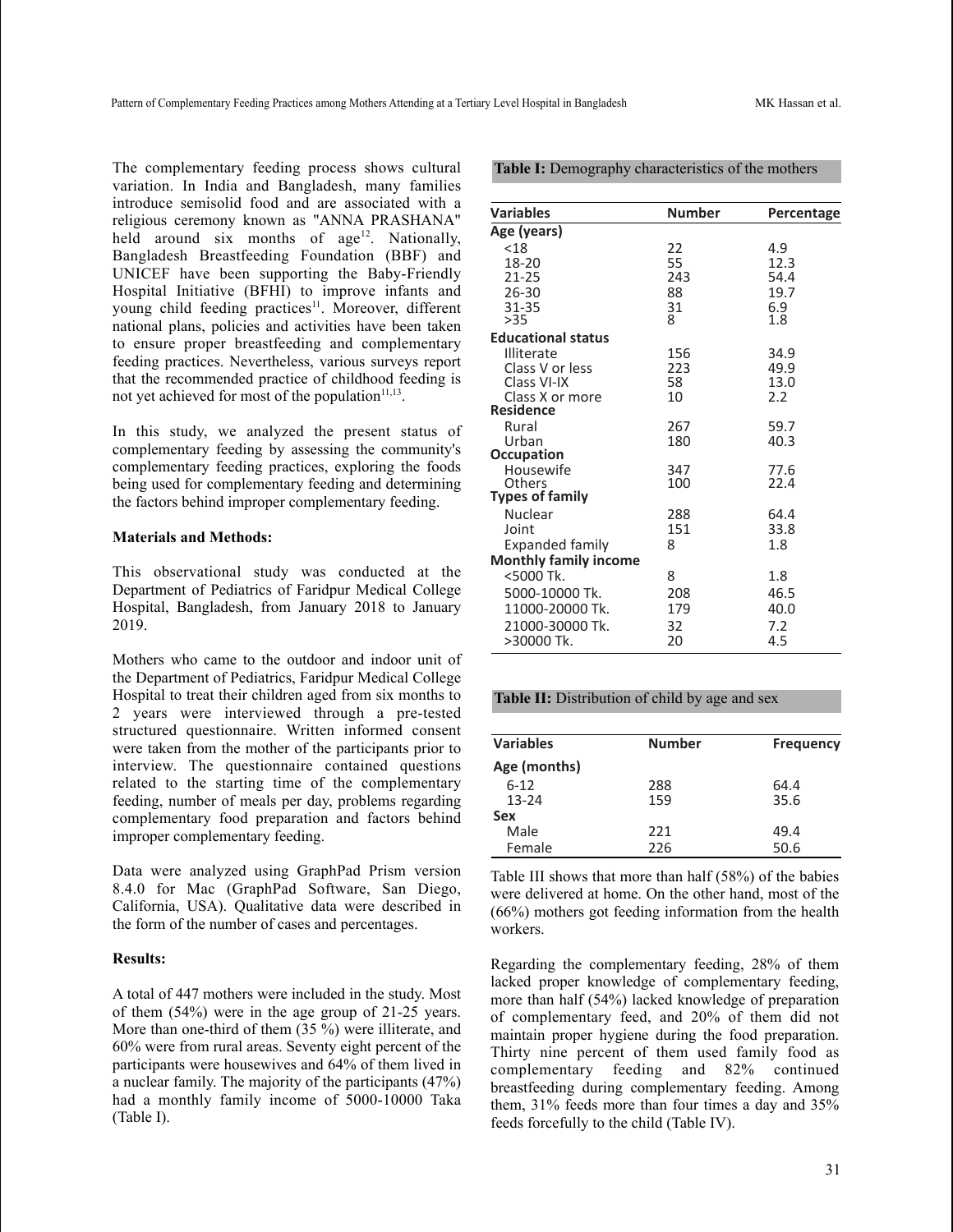**Table III:** Place of delivery and source of feeding information

| <b>Variables</b>              | <b>Number</b> | Percentage |  |
|-------------------------------|---------------|------------|--|
| Place of delivery             |               |            |  |
| Home                          | 260           | 58.2       |  |
| Hospital                      | 187           | 41.8       |  |
| Source of feeding information |               |            |  |
| <b>Health workers</b>         | 297           | 66.4       |  |
| NGO workers                   | 44            | 9.8        |  |
| Family members                | 86            | 19.2       |  |
| Neighbors                     | 13            | 2.9        |  |
| Mass media                    | 33            | 7.4        |  |

**Table IV:** Knowledge and practice of complementary feeding

| <b>Variables</b>                                                                      | <b>Number</b> | Percentage |
|---------------------------------------------------------------------------------------|---------------|------------|
| Lack of knowledge of                                                                  | 125           | 28.0       |
| complementary feeding<br>Lack of knowledge of<br>preparation of<br>complementary feed | 240           | 53.7       |
| Lack of proper hygiene during                                                         | 88            | 19.7       |
| preparation of<br>complementary feed                                                  |               |            |
| Using family food as                                                                  | 176           | 39.4       |
| complementary feeding                                                                 |               |            |
| Continued breastfeeding                                                               | 365           | 81.7       |
| during complementary<br>feeding                                                       |               |            |
| Feeds more than 4 times a                                                             | 140           | 31.3       |
| day<br>Forceful feeding to child                                                      | 156           | 34.9       |



**Figure 1** shows that most of the respondents (41%) started complementary feeding at the age of 6 months.



**Figure 2:** Bar diagram showing types of complementary foods

## **Discussion:**

Feeding practice during the early ages of an infant is one of the main determinants of a child's nutritional status and optimal growth. The ideal practice of breastfeeding and complementary feeding maximizes the chances of proper growth and development. In early childhood, poor feeding practice may lead to malnutrition and impaired physical and mental development, which is a significant threat to the economic and social development of a society<sup>14</sup>.

In our study, most of the participants (54%) were from the age group of 21-25 years and a large number of them (35%) were illiterate. It has been previously established that the mother's education is directly related to her child-raising activities, including the feeding practices<sup>15</sup>. However, only 2.2% of the participants in our study have completed secondary schooling.

Although the government has taken many initiatives for delivery at health facilities, 58% of our study respondents had delivered at home. Unless the institutional delivery could be ensured, proper exclusive breastfeeding counseling and complementary feeding counseling by the expert healthcare workers will be hampered<sup>16</sup>. Furthermore, the chance of improper feeding knowledge from the outside environment could not be minimized. In our study, however, 66% of the participants got the feeding information from the healthcare workers. In this regard, only 7.4% of the participants could recall the feeding information from mass media. This could be a result of countless TV and radio channels that rarely circulate any informative program regarding proper feeding practices of the children. Previous studies have also suggested that mass media interventions for spreading information regarding child feeding play little role in feeding practices<sup>17,18</sup>.

Most of the participants in our study were housewives (78%), were from rural areas (60%) and belonged to a nuclear family (64%). Previous studies have found that urban mothers have more access to accurate information on child feeding but less time to implement them, whereas rural women have more time to recognize the children's appetite cues but have minimal access to proper feeding information<sup>19</sup>.

Also, 11% of the participants started complementary feeding earlier than the sixth months, and most of them (48%) were late to start complementary feeding. Even 10.5% of the children had their first complimentary food a year after their birth in our study.

Among the food items, Suji was the most given complementary food. It also complements another